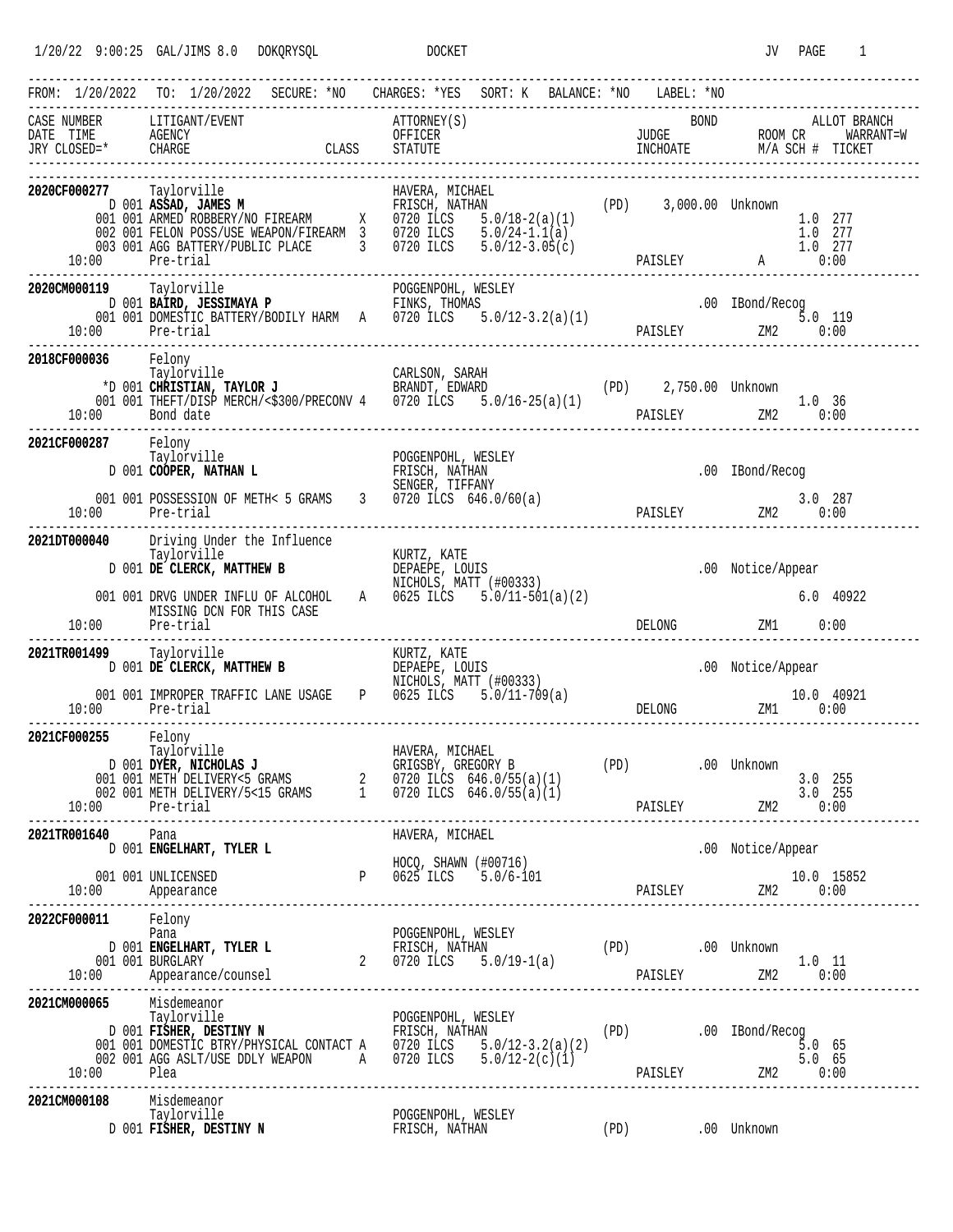| FROM: 1/20/2022 TO: 1/20/2022 SECURE: *NO CHARGES: *YES SORT: K BALANCE: *NO LABEL: *NO |                                                  |                                                            |  |                                                     |                                                                                                                                                                                                                     |  |         |             |                                   |        |                    |
|-----------------------------------------------------------------------------------------|--------------------------------------------------|------------------------------------------------------------|--|-----------------------------------------------------|---------------------------------------------------------------------------------------------------------------------------------------------------------------------------------------------------------------------|--|---------|-------------|-----------------------------------|--------|--------------------|
| CASE NUMBER                                                                             | LITIGANT/EVENT                                   |                                                            |  | ATTORNEY(S)                                         |                                                                                                                                                                                                                     |  |         | <b>BOND</b> |                                   |        | ALLOT BRANCH       |
| 2021CM000108<br>$10:00$ Plea                                                            |                                                  | CONTINUED FROM PREVIOUS PAGE.<br>MISSING DCN FOR THIS CASE |  |                                                     | 001 001 RETAIL THEFT/DISP MERCH/<\$300 A 0720 ILCS 5.0/16-25(a)(1)                                                                                                                                                  |  | PAISLEY |             | $ZM2$ 0:00                        |        | $5.0$ 108          |
| 2021TR000996 State Police                                                               |                                                  |                                                            |  | HAVERA, MICHAEL                                     |                                                                                                                                                                                                                     |  |         |             |                                   |        |                    |
|                                                                                         |                                                  | D 001 FISHER, DESTINY N                                    |  |                                                     | DULAKIS, J (#06267)                                                                                                                                                                                                 |  |         |             | .00 Notice/Appear                 |        |                    |
| 10:00                                                                                   | Plea                                             |                                                            |  |                                                     | 001 001 DRIVING ON SUSPENDED LICENSE A 0625 ILCS 5.0/6-303(a)                                                                                                                                                       |  |         |             | PAISLEY ZM2 0:00                  |        | 9.0 68390253       |
| 2021TR001206 Taylorville                                                                |                                                  | D 001 FISHER, DESTINY N                                    |  | HAVERA, MICHAEL<br>FRISCH, NATHAN                   | GROVE, JODY (#00336)                                                                                                                                                                                                |  |         |             | (PD) .00 Notice/Appear            |        |                    |
| 10:00                                                                                   | Plea                                             |                                                            |  |                                                     | 001 001 DRIVING ON SUSPENDED LICENSE A 0625 ILCS 5.0/6-303(a)                                                                                                                                                       |  |         |             | PAISLEY 2M2 0:00                  |        | 9.0 40927          |
| 2021TR001207 Taylorville                                                                |                                                  | D 001 FISHER, DESTINY N                                    |  | HAVERA, MICHAEL<br>FRISCH, NATHAN                   | GROVE, JODY (#00336)                                                                                                                                                                                                |  |         |             | .00 Other Case                    |        |                    |
| 10:00                                                                                   | Plea                                             |                                                            |  |                                                     | 001 001 OPERATE UNINSURED MTR VEHICLE P 0625 ILCS 5.0/3-707(a)                                                                                                                                                      |  |         |             | PAISLEY ZM2                       |        | 10.0 40928<br>0:00 |
| 2021TR001208 Taylorville                                                                |                                                  | D 001 FISHER, DESTINY N                                    |  | HAVERA, MICHAEL<br>FRISCH, NATHAN                   | GROVE, JODY (#00336)                                                                                                                                                                                                |  |         |             | .00 Other Case                    |        |                    |
| 10:00                                                                                   | Plea                                             |                                                            |  |                                                     | 001 001 DEFECTIVE WINDSHIELD/1ST & 2ND P 0625 ILCS 5.0/12-503(e)                                                                                                                                                    |  |         |             | PAISLEY 2M2 10.0 40929            |        |                    |
| 2016CF000026 County Crm & Juv                                                           |                                                  | MISSING DCN FOR THIS CASE                                  |  |                                                     | 026 County Crm & Juv POGGENPOHL, WESLEY<br>D 001 GASS, JOSHUA FRIECH, NATHAN<br>001 001 FELON FAIL/RETURN FRM FURLOUGH 3 0720 ILCS 5.0/31-6(a)                                                                      |  |         |             | 2,500.00 Unknown                  | 1.0 26 |                    |
| $10:00$ Plea                                                                            |                                                  |                                                            |  |                                                     |                                                                                                                                                                                                                     |  |         |             | PAISLEY A 0:00                    |        |                    |
| 2014CF000162 County Crm & Juv                                                           | *D 001 GASS, JOSHUA M                            |                                                            |  | HAVERA, MICHAEL<br>FRISCH, NATHAN<br>CALVERT, AARON |                                                                                                                                                                                                                     |  |         |             | .00 None                          |        |                    |
| $10:00$ Plea                                                                            |                                                  | MISSING DCN FOR THIS CASE                                  |  |                                                     | 001 001 DRIVING RVK/SUSP DUI/SSS 2ND 4 0625 ILCS 5.0/6-303(a)                                                                                                                                                       |  | PAISLEY |             | A 0:00                            |        | 1.0 162            |
| <b>2019CF000269</b>                                                                     | Taylorville                                      |                                                            |  | HAVERA, MICHAEL                                     | D 001 HERPSTREITH, CHRISTOPHER M CALVERT, AARON<br>001 001 POSSESSION OF METH< 5 GRAMS 3 0720 ILCS 646.0/60(a)<br>001 001 POSSESSION OF METH< 5 GRAMS 3 0720 ILCS $646.0/60(a)$<br>10:00 Pre-trial PAISLEY 2M2 0:00 |  |         |             | .00 IBond/Recog                   |        |                    |
| 2020CF000178 County Crm & Juv                                                           |                                                  | MISSING DCN FOR THIS CASE                                  |  |                                                     | 178 County Crm & Juv BAVERA, MICHAEL<br>D 001 <b>HERPSTREITH, CHRISTOPHER M</b> FRISCH, NATHAN<br>001 001 POSSESSION OF METH< 5 GRAMS 3 0720 ILCS 646.0/60(a)                                                       |  |         |             | 300.00 Notice/Appear<br>$3.0$ 178 |        |                    |
|                                                                                         | 10:00 Pre-trial                                  |                                                            |  |                                                     |                                                                                                                                                                                                                     |  |         |             | PAISLEY ZM2 0:00                  |        |                    |
| 2020DT000026 County Traffic                                                             |                                                  |                                                            |  |                                                     | 26 County Traffic<br>D 001 HERPSTREITH, CHRISTOPHER M FRISCH, NATHAN<br>GOEBEL, ROBERT C (#00115)                                                                                                                   |  |         |             | .00 License                       |        |                    |
|                                                                                         | $10:00$ Pre-trial                                | MISSING DCN FOR THIS CASE                                  |  |                                                     | 001 001 DUI INTOXICATING COMPOUND A 0625 ILCS $5.\overline{0}/\overline{11}-\overline{501}(a)(3)$                                                                                                                   |  |         |             |                                   |        | 6.0 34167          |
| 2020TR000155 Taylorville                                                                |                                                  |                                                            |  |                                                     | 5 Taylorville (THE HAVERA, MICHAEL END 101 HERPSTREITH, CHRISTOPHER MANIFIESCH, NATHAN<br>D 001 HERPSTREITH, CHRISTOPHER MANIFIESCH, JEREMY (#00327)                                                                |  |         |             | .00 Notice/Appear                 |        |                    |
|                                                                                         | 10:00 Pre-trial<br>. _ _ _ _ _ _ _ _ _ _ _ _ _ _ |                                                            |  |                                                     | 001 001 OPERATE UNINSURED MTR VEHICLE P 0625 ILCS 5.0/3-707(a)                                                                                                                                                      |  |         |             | 10.0 40020                        |        |                    |
| 2020TR000156 Taylorville                                                                |                                                  | D 001 HERPSTREITH, CHRISTOPHER M FRISCH, NATHAN            |  | HAVERA, MICHAEL                                     | ALWERDT, JEREMY (#00327)                                                                                                                                                                                            |  |         |             | .00 Other Case                    |        |                    |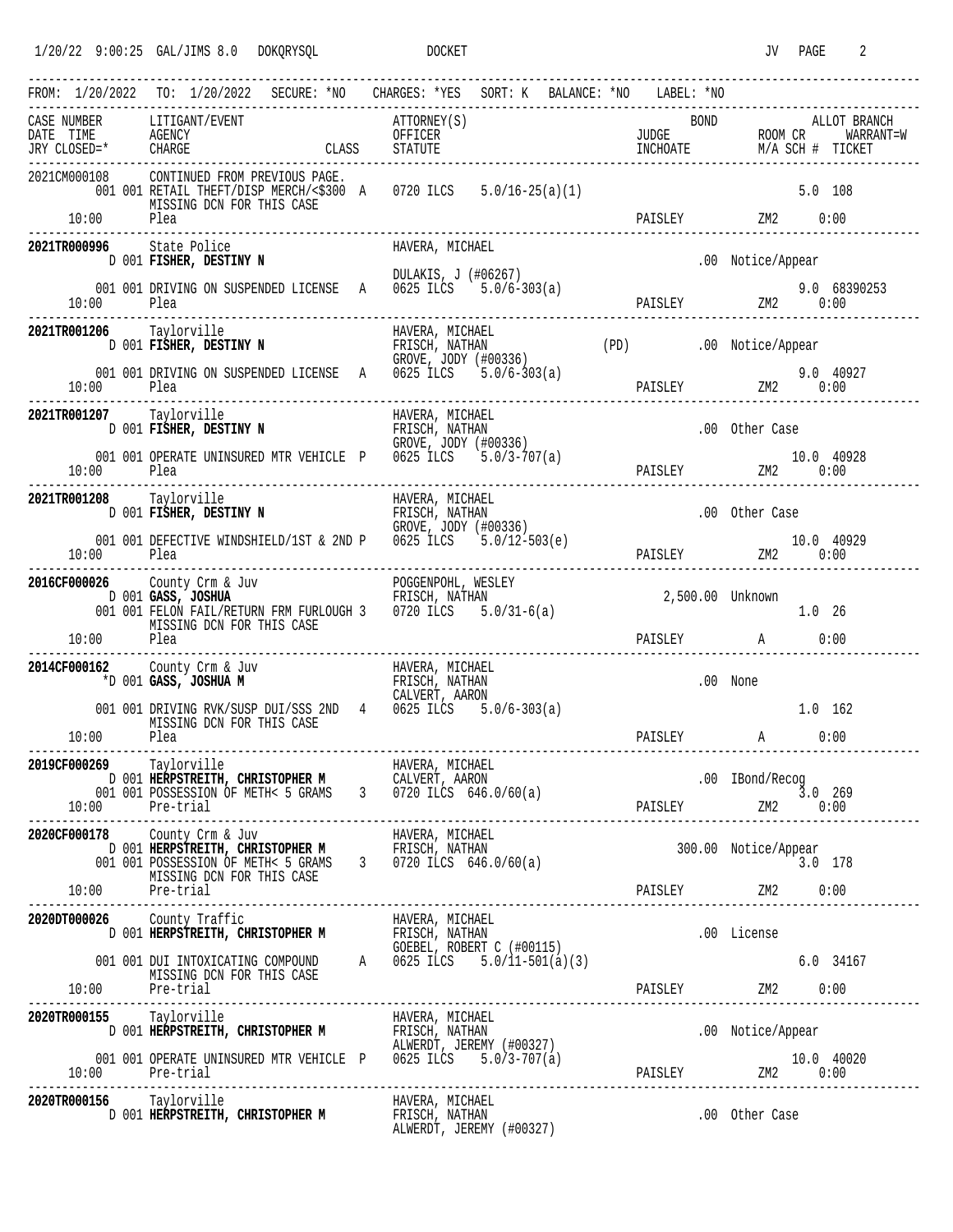|                                                 | FROM: 1/20/2022 TO: 1/20/2022 SECURE: *NO CHARGES: *YES SORT: K BALANCE: *NO LABEL: *NO<br>--------------------------                                                                                                                                                                                                                                                                                                                                                    |                 | -------------------------------------- |                                                                                                        |
|-------------------------------------------------|--------------------------------------------------------------------------------------------------------------------------------------------------------------------------------------------------------------------------------------------------------------------------------------------------------------------------------------------------------------------------------------------------------------------------------------------------------------------------|-----------------|----------------------------------------|--------------------------------------------------------------------------------------------------------|
|                                                 | CASE NUMBER LITIGANT/EVENT ATTORNEY(S) BOND ALLOT BRANCH DATE TIME AGENCY CHARGE CLASS STATUTE THE RESOLUTION AND DATE TIME AGENCY CLASS STATUTE THE TIME AGENCY CHARGE CLASS STATUTE THE TICKET ROOM CR WARRANT=W                                                                                                                                                                                                                                                       |                 |                                        |                                                                                                        |
| 10:00 Pre-trial                                 | 2020TR000156 CONTINUED FROM PREVIOUS PAGE.<br>$\begin{array}{cccccccccc} 001 & 001 & \text{FAIL TO REDUCE SPEED} & \text{P} & 0625 \text{ ILCS} & 5.0/11-601(a) \end{array}$                                                                                                                                                                                                                                                                                             |                 |                                        | 10.0 40019                                                                                             |
|                                                 | 2020TR000876 County Traffic<br>D 001 HERPSTREITH, CHRISTOPHER M FRISCH, NATHAN<br>GOEBEL, ROBERT C (#00115)                                                                                                                                                                                                                                                                                                                                                              |                 | (20, 0115)                             | .00 Other Case                                                                                         |
| 10:00 Pre-trial<br>---------------------------- | 001 001 OPERATE UNINSURED MTR VEHICLE P 0625 ILCS 5.0/3-707(a)                                                                                                                                                                                                                                                                                                                                                                                                           |                 |                                        | 10.0 34169                                                                                             |
| 2020TR000877 County Traffic                     | The complement of the complement of the complement of the complement of the complement of the complement of the complement of the complement of the complement of the complement of the complement of the complement of the co                                                                                                                                                                                                                                           |                 |                                        | .00 Other Case                                                                                         |
| 10:00 Pre-trial                                 | 001 001 DRIVER FAIL GIVE NOTICE OF ACC P 0625 ILCS $5.0/11-407(a)$                                                                                                                                                                                                                                                                                                                                                                                                       |                 |                                        | 10.0 34168<br>PAISLEY 2M2 0:00                                                                         |
| 2020CF000131 Taylorville                        | 131 Taylorville HAVERA, MICHAEL<br>*D 001 <b>HODGE, CARISSA T</b> FRISCH, NATHAN (PD) .00 Unknown<br>001 001 AGG BATTERY/PEACE OFFICER 2 0720 ILCS 5.0/12-3.05(d)(4) .00 Unknown<br>002 001 BATTERY/CAUSE BODILY HARM A 0720 ILCS 5.0/12-<br>10:00 PTR/Pre-trial                                                                                                                                                                                                         |                 |                                        |                                                                                                        |
| 2021CF000001 Taylorville<br>10:00 Pre-trial     | 00001 Taylorville HAVERA, MICHAEL<br>D 001 HURLEY, MATTHEW A FRISCH, NATHAN<br>001 002 CRIM TRES TO RES/PERS PRESENT 4 0720 ILCS 5.0/19-4(a)(2)                                                                                                                                                                                                                                                                                                                          |                 |                                        | ${\small \begin{tabular}{cc} \bf 240.00 & Unknown & \\ \bf PAISLEY & \bf 2M2 & 0:00 \\ \end{tabular}}$ |
| 2021CF000305 Felony                             | Taylorville                                                                                                                                                                                                                                                                                                                                                                                                                                                              | HAVERA, MICHAEL |                                        |                                                                                                        |
| 2021CF000056 Edinburg                           | 056 Edinburg POGGENPOHL, WESLEY<br>D 001 JOHNSON, SHEYENNE J<br>001 001 FIN EXPLOIT ELD/DISABL/\$300-5K 3 0720 ILCS 5.0/17-56(a)<br>002 001 THEFT CONTROL INTENT \$500<10K 3 0720 ILCS 5.0/16-1(a)(1)(A)<br>MISSING DCN FOR THIS CASE<br>10:00 Pre-trial                                                                                                                                                                                                                 |                 |                                        | .00 Unknown<br>1.0 56<br>1.0 56<br>PAISLEY ZM2 0:00                                                    |
| 2019CF000182 Pana                               | <b>182</b> - Pana<br>*D 001 <b>MEEK, ROBERT L</b> BOOT BRANDT, EDWARD (PD) .00 Unknown<br>001 001 FORGERY/ISSUE/DELIVER DOCUMENT 3 0720 ILCS 5.0/17-3(a)(2) .00 Unknown<br>002 001 FORGERY/ISSUE/DELIVER DOCUMENT 3 0720 ILCS<br>003 001 FORGERY/ISSUE/DELIVER DOCUMENT 3 0720 ILCS 5.0/17-3(a)(2) 1.0 182<br>004 001 FORGERY/ISSUE/DELIVER DOCUMENT 3 0720 ILCS 5.0/17-3(a)(2) 1.0 182<br>005 001 FORGERY/ISSUE/DELIVER DOCUMENT 3 0720 ILCS 5.0/17-3(a)(2) 1.0 182<br> |                 | 5.0/17-3(a)(2)                         | 1.0 182<br>1.0 182                                                                                     |
| 2020CM000110 Pana                               |                                                                                                                                                                                                                                                                                                                                                                                                                                                                          |                 |                                        |                                                                                                        |
| 2021CF000083 Pana                               | <b>083</b><br><b>D</b> 001 <b>MEEK, ROBERT L</b><br><b>D</b> 001 <b>MEEK, ROBERT L</b><br><b>D</b> 001 AGG BATTERY/PEACE OFFICER<br><b>D</b> 002 001 RESIST/PC OFF/CORR/FRFTR/INJ 4 0720 ILCS 5.0/12-3.05(d)(4)<br>003 001 RESIST/PC OFF/CORR/FRFTR/INJ 4 0720 ILCS 5.0/31-<br>MISSING DCN FOR THIS CASE [10:00 MISSING DCN FOR THIS CASE PAISLEY PAISLEY 2M2 0:00<br>10:00 Motice to appear PAISLEY 2M2 0:00                                                            |                 |                                        | $1.0$ 83<br>1.0 83<br>$5.0$ 83                                                                         |
| 10:00 Pre-trial                                 | <b>2021CF000045</b> Felony<br>Taylorville POGGENPOHL, WESLEY<br>DOO1 MURPHY, MAGGIE M ATTEBERRY, DENNIS R 1,000.00 None<br>001 002 POSS FIR FOID EXPIRED/NOT ELIG 3 0430 ILCS 65.0/2(a)(1) PAISLEY 2M2                                                                                                                                                                                                                                                                   |                 |                                        |                                                                                                        |
|                                                 | 2021TR001540 Taylorville Taylors HAVERA, MICHAEL                                                                                                                                                                                                                                                                                                                                                                                                                         |                 |                                        |                                                                                                        |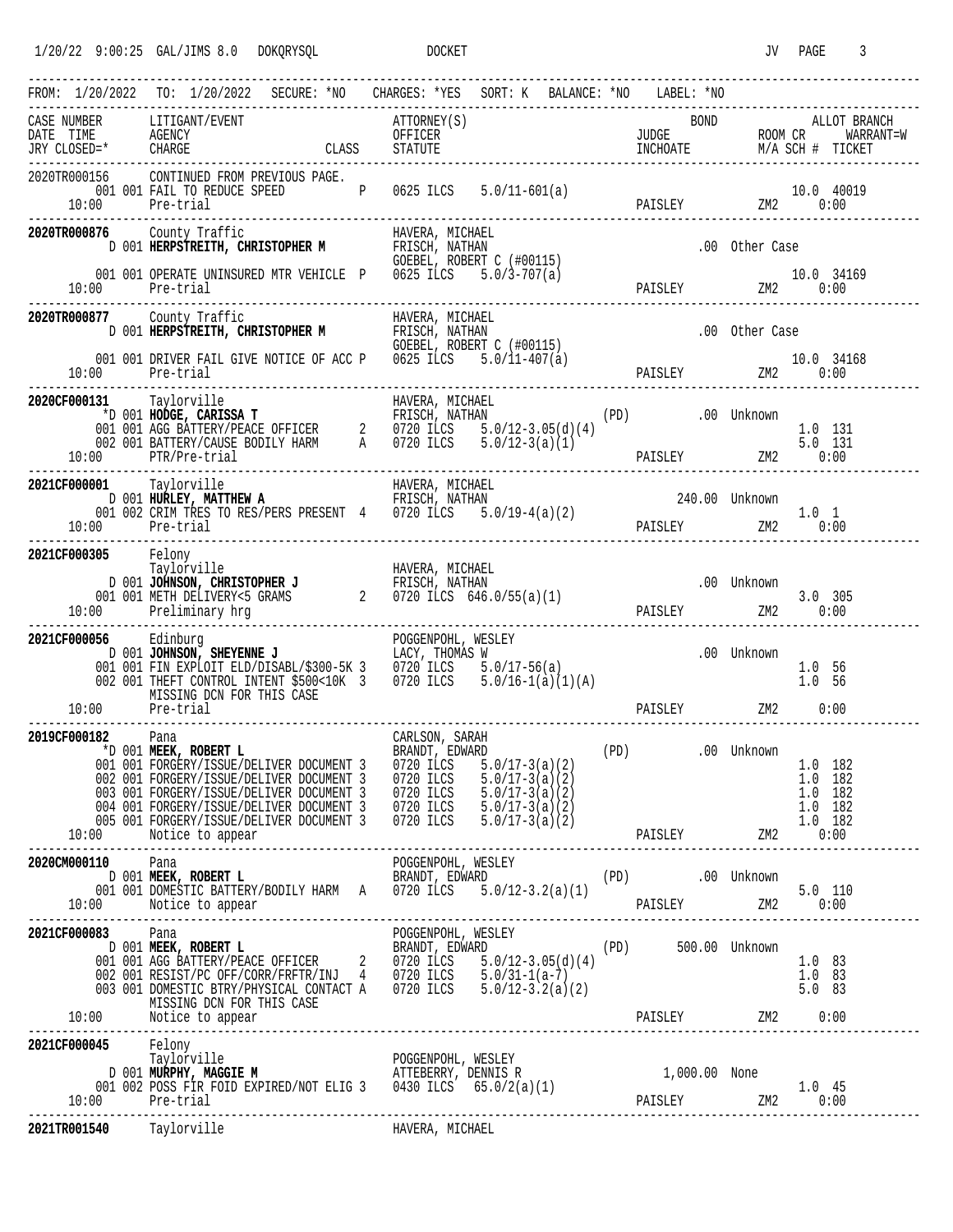|                                             | FROM: 1/20/2022 TO: 1/20/2022 SECURE: *NO CHARGES: *YES SORT: K BALANCE: *NO LABEL: *NO                                                                                                                                                                                                                                                                                                                 |      |  |                                   |                                               |                               |               |             |                                                                                                                                                                  |                                           |              |
|---------------------------------------------|---------------------------------------------------------------------------------------------------------------------------------------------------------------------------------------------------------------------------------------------------------------------------------------------------------------------------------------------------------------------------------------------------------|------|--|-----------------------------------|-----------------------------------------------|-------------------------------|---------------|-------------|------------------------------------------------------------------------------------------------------------------------------------------------------------------|-------------------------------------------|--------------|
| CASE NUMBER                                 | LITIGANT/EVENT                                                                                                                                                                                                                                                                                                                                                                                          |      |  | ATTORNEY(S)<br>OFFICER<br>STATUTE |                                               |                               |               | <b>BOND</b> |                                                                                                                                                                  |                                           | ALLOT BRANCH |
| 2021TR001540                                | CONTINUED FROM PREVIOUS PAGE.<br>D 001 MURPHY, MAGGIE M                                                                                                                                                                                                                                                                                                                                                 |      |  |                                   |                                               |                               |               |             | .00 Notice/Appear                                                                                                                                                |                                           |              |
|                                             | 001 001 UNLICENSED<br>10:00 Pre-trial                                                                                                                                                                                                                                                                                                                                                                   |      |  |                                   | GROVE, JODY (#00336)<br>P 0625 ILCS 5.0/6-101 |                               |               |             | 10.0 11<br>PAISLEY 2M2 0:00                                                                                                                                      | 10.0 41015                                |              |
| 2021CM000125 Misdemeanor                    | Taylorville <b>Exploration POGGENPOHL, WESLEY</b> (PD) 500.00 Unknown<br>D 001 <b>OVERBY, KAILE M</b> BRANDT, EDWARD (PD) 500.00 Unknown<br>001 001 DOMESTIC BATTERY/BODILY HARM A 0720 ILCS 5.0/12-3.2(a)(1)<br>10:00 Appearance/counsel                                                                                                                                                               |      |  |                                   |                                               |                               |               |             | 5.0 125<br>PAISLEY 2M2 0:00                                                                                                                                      |                                           |              |
| 10:00 Pre-trial                             | <b>2021CF000254</b> Felony<br>County Crm & Juv POGGENPOHL, WESLEY<br>D 001 PINNELL, NATHAN E FRISCH, NATHAN<br>001 001 MFG/DEL CANNABIS/500<2000 GR 2 0720 ILCS 550.0/5(e)                                                                                                                                                                                                                              |      |  |                                   |                                               |                               |               |             | 2,750.00 Unknown<br>254 PAISLEY 2M2 3.0 254                                                                                                                      |                                           |              |
| 10:00 Pre-trial                             | 20210V000030 County Crm & Juv<br>D 001 PINNELL, NATHAN E<br>001 001 NEG TO DISPOSE INOPERABLE VEH                                                                                                                                                                                                                                                                                                       |      |  | POGGENPOHL, WESLEY                |                                               |                               | PAISLEY ZM2   |             | .00 Notice/Appear                                                                                                                                                | 30<br>0:00                                |              |
| 2021TR001428 Kincaid                        | D 001 PINNELL, NATHAN E<br>001 001 OPERATE UNINSURED MTR VEHICLE P 0625 ILCS 5.0/3-707(a)<br>10:00 Pre-trial                                                                                                                                                                                                                                                                                            |      |  | HAVERA, MICHAEL                   | HOBBS, SETH (#00233)                          |                               |               |             | .00 Notice/Appear<br>$\begin{array}{cccc} & & & 10.0 & 7717 \\ \texttt{PAISLEY} & & & 2 \texttt{M2} & 0:00 \\ \texttt{-----} & & & \texttt{0:00} \\ \end{array}$ |                                           |              |
| 2020CF000009 Felony<br>10:00 Pre-trial      | CONTRIGUES TO HAVERA, MICHAEL<br>D 001 REYNOLDS, JOHN S<br>001 001 POSSESSION OF METH/15<100GRAMS 1 0720 ILCS 646.0/60(a)                                                                                                                                                                                                                                                                               |      |  |                                   |                                               | $(PD)$ . $00$ IBond/Recog 3.0 | PAISLEY       |             | 3.09                                                                                                                                                             | ZM2 0:00                                  |              |
| 2020CF000314 Taylorville<br>10:00 Pre-trial |                                                                                                                                                                                                                                                                                                                                                                                                         |      |  |                                   |                                               |                               |               |             | PAISLEY 2M2 0:00                                                                                                                                                 |                                           |              |
| 2021CF000301 Felony<br>Taylorville          | D 001 REYNOLDS, JOHN S<br>001 001 METH DELIVERY<5 GRAMS<br>002 001 METH DELIVERY<5 GRAMS<br>002 001 METH DELIVERY<5 GRAMS<br>003 001 METH DELIVERY<5 GRAMS<br>003 001 METH DELIVERY<5 GRAMS<br>003 001 METH DELIVERY<5 GRAMS<br>MISSING DCN FOR THIS CASE<br>0720 ILCS 646.0/                                                                                                                           | HN S |  | HAVERA, MICHAEL<br>FRISCH, NATHAN |                                               |                               | (PD) .00 None |             |                                                                                                                                                                  | $3.0$ $301$<br>$3.0$ $301$<br>$3.0$ $301$ |              |
| 2021CF000250                                | 0 Felony<br>Taylorville                                                                                                                                                                                                                                                                                                                                                                                 |      |  |                                   |                                               |                               |               |             |                                                                                                                                                                  |                                           |              |
| 2021CM000070 Misdemeanor                    | <b>)70</b> Misdemeanor<br>Taylorville <b>POGGENPOHL, WESLEY</b> .00 IBond/Recog <b>A</b><br>D 001 <b>SIEMPLEKAMP, JORDAN M</b> RAHAR, JARRED J .00 IBond/Recog <b>A</b><br>001 001 DOMESTIC BATTERY/BODILY HARM A 0720 ILCS 5.0/12-3.2(a)(1) PAISLEY 2M2 0:00                                                                                                                                           |      |  |                                   |                                               |                               |               |             |                                                                                                                                                                  |                                           |              |
| 2018CF000327 Pana                           | 0327 Pana<br>J D 001 SISK, BRIAN K<br>001 001 POSSESSION OF METH< 5 GRAMS<br>002 001 DRIVING RVK/SUSP DUI/SSS 4-9 4 0625 ILCS 646.0/60(a)<br>002 001 DRIVING RVK/SUSP DUI/SSS 4-9 4 0625 ILCS 5.0/6-303(a)<br>001 001 POSSESSION OF METH< 5 GRAMS 3 0720 ILCS 646.0/60(a) 3.0 327<br>002 001 DRIVING RVK/SUSP DUI/SSS 4-9 4 0625 ILCS 5.0/6-303(a) PAISLEY 2M2 0:00<br>10:00 Pre-trial PAISLEY 2M2 0:00 |      |  |                                   |                                               |                               |               |             | 1,825.00 Unknown                                                                                                                                                 |                                           |              |
| 2018TR002771 Pana                           | 02771 Pana<br>D 001 SISK, BRIAN K PRISCH, NATHAN                                                                                                                                                                                                                                                                                                                                                        |      |  | MCWARD, JOSEPH C                  |                                               | .00 Notice/Appear             |               |             |                                                                                                                                                                  |                                           |              |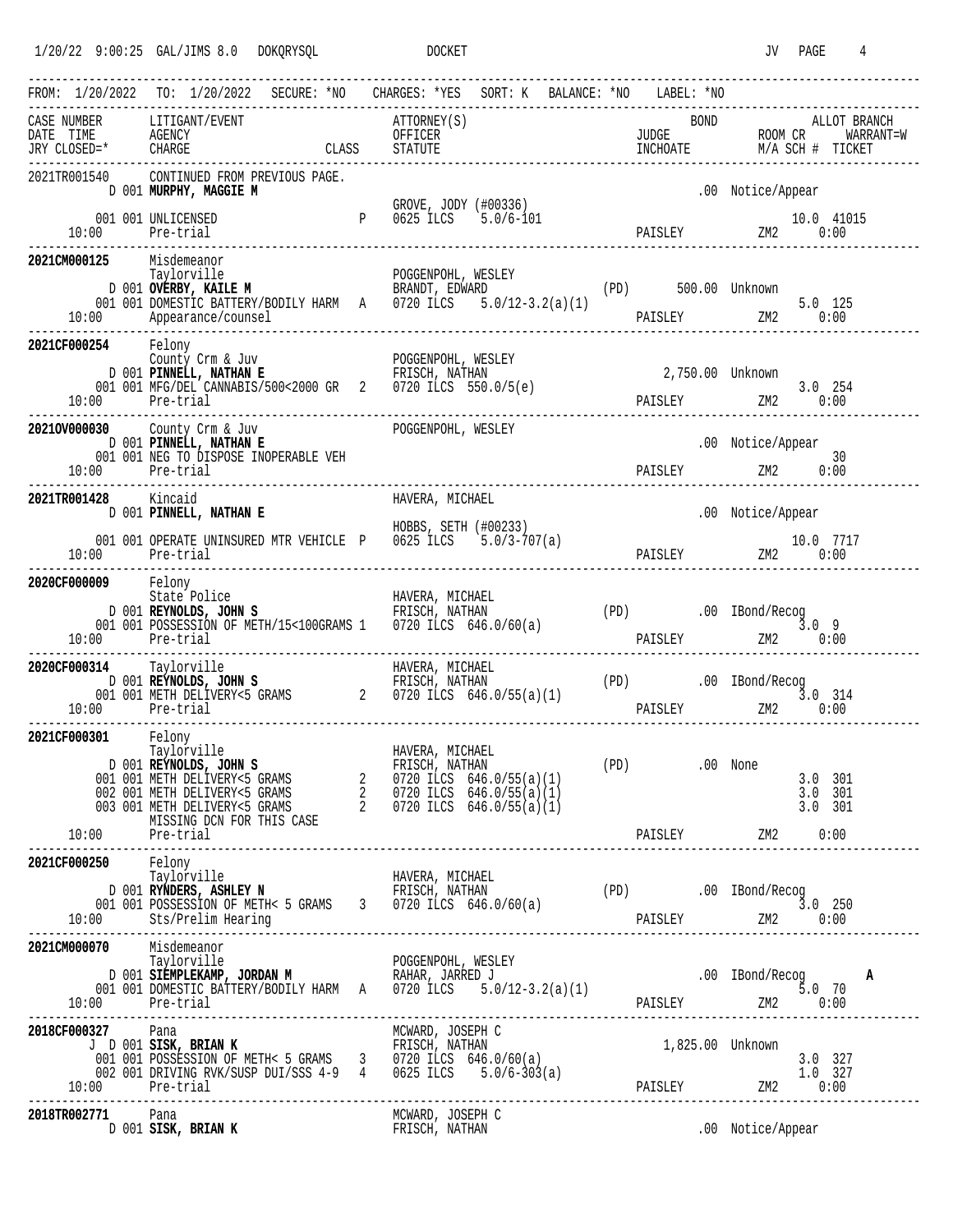| FROM: 1/20/2022 TO: 1/20/2022 SECURE: *NO CHARGES: *YES SORT: K BALANCE: *NO LABEL: *NO |  |                                                                                                                                                                                                                                                                           | -------------------------- |  |                  |                                                                                                                             |  |                               |                   |  |                                                                                                                      |
|-----------------------------------------------------------------------------------------|--|---------------------------------------------------------------------------------------------------------------------------------------------------------------------------------------------------------------------------------------------------------------------------|----------------------------|--|------------------|-----------------------------------------------------------------------------------------------------------------------------|--|-------------------------------|-------------------|--|----------------------------------------------------------------------------------------------------------------------|
| CASE NUMBER LITIGANT/EVENT                                                              |  |                                                                                                                                                                                                                                                                           |                            |  |                  |                                                                                                                             |  |                               |                   |  | ATTORNEY(S) BOND ALLOT BRANCH<br>OFFICER JUDGE ROOM CR WARRANT=W<br>CLASS STATUTE INCHOATE INCHOATE M/A SCH # TICKET |
| 2018TR002771 CONTINUED FROM PREVIOUS PAGE.<br>10:00 Pre-trial                           |  | 001 001 DRIVING ON REVOKED LICENSE A 0625 ILCS $5.0/6-303(a)$                                                                                                                                                                                                             |                            |  |                  | RIDGEWAY, NATHANIEL (#00703)                                                                                                |  |                               |                   |  | 9.0 14788                                                                                                            |
| 2018TR002772 Pana                                                                       |  | D 001 SISK, BRIAN K                                                                                                                                                                                                                                                       |                            |  | MCWARD, JOSEPH C |                                                                                                                             |  |                               | .00 Other Case    |  |                                                                                                                      |
|                                                                                         |  | 001 001 OPERATE UNINSURED MTR VEHICLE P 0625 ILCS 5.0/3-707(a)                                                                                                                                                                                                            |                            |  |                  |                                                                                                                             |  |                               |                   |  | 10.0 14789                                                                                                           |
| 2019TR002278 Pana                                                                       |  | D 001 SISK, BRIAN K<br>001 001 DRIVING ON REVOKED LICENSE<br>201 001 DRIVING ON REVOKED LICENSE<br>2025 ILCS 5.0/6-303(a)                                                                                                                                                 |                            |  | MCWARD, JOSEPH C |                                                                                                                             |  |                               | .00 Notice/Appear |  |                                                                                                                      |
|                                                                                         |  |                                                                                                                                                                                                                                                                           |                            |  |                  |                                                                                                                             |  |                               |                   |  |                                                                                                                      |
| 2020CF000190 State Police<br>10:00 Pre-trial                                            |  | D 001 SISK, BRIAN K<br>D 001 SISK, BRIAN K<br>001 001 METH DELIVERY<5 GRAMS<br>002 001 METH DELIVERY<5 GRAMS<br>MISSING DCN FOR THIS CASE<br>2 0720 ILCS 646.0/55(a)(1)<br>MISSING DCN FOR THIS CASE<br>2 0720 ILCS 646.0/55(a)(1)<br>Pre-tria                            |                            |  |                  |                                                                                                                             |  | PAISLEY ZM2 0:00              | .00 Unknown       |  | $3.0$ 190<br>$3.0$ 190                                                                                               |
| 2020TR001069 Taylorville                                                                |  |                                                                                                                                                                                                                                                                           |                            |  |                  |                                                                                                                             |  |                               |                   |  |                                                                                                                      |
|                                                                                         |  |                                                                                                                                                                                                                                                                           |                            |  |                  |                                                                                                                             |  |                               |                   |  |                                                                                                                      |
| 10:00 Pre-trial                                                                         |  | 001 001 DRIVING ON REVOKED LICENSE A 0625 ILCS 5.0/6-303(a)                                                                                                                                                                                                               | -------------------------  |  |                  |                                                                                                                             |  | 9.0 393<br>PAISLEY 2M2 0:00   |                   |  | 9.0 39348                                                                                                            |
| 2020TR001070 Taylorville                                                                |  | D 001 SPARLING, LACSEY L                                                                                                                                                                                                                                                  |                            |  | HAVERA, MICHAEL  |                                                                                                                             |  |                               | .00 Other Case    |  |                                                                                                                      |
| 10:00 Pre-trial                                                                         |  | 001 001 OPERATE UNINSURED MTR VEHICLE P 0625 ILCS 5.0/3-707(a)                                                                                                                                                                                                            |                            |  |                  | NELSON, CHRISTIAN (#00328)<br>SURED MTR VEHICLE P 0625 ILCS 5.0/3-707(a) PAISLEY 2M2 0:00<br>0:00 2M2 0:00 PAISLEY 2M2 0:00 |  |                               |                   |  |                                                                                                                      |
| 2020TR001071 Taylorville                                                                |  | D 001 SPARLING, LACSEY L                                                                                                                                                                                                                                                  |                            |  | HAVERA, MICHAEL  |                                                                                                                             |  |                               | .00 Other Case    |  |                                                                                                                      |
| $10:00$ Pre-trial                                                                       |  | 001 001 PLATE SEC/HGHT/VISL/STCKR/1-2 P 0625 ILCS 5.0/3-413(b)                                                                                                                                                                                                            |                            |  |                  | NELSON, CHRISTIAN (#00328)                                                                                                  |  | $2M2$ $2M2$ $0:00$            |                   |  | 10.0 39347                                                                                                           |
| 2021CF000133 Felony                                                                     |  | Taylorville<br>D 001 SPARLING, LACSEY L<br>D 001 OD1 USE CREDIT/DEBIT CARD/SECURITY 4 0720 ILCS 5.0/17-35<br>MISSING DCN FOR THIS CASE                                                                                                                                    |                            |  |                  |                                                                                                                             |  | (PD) .00 Unknown              |                   |  | 1.0 133                                                                                                              |
| 2018CM000149                                                                            |  | 9 Misdemeanor<br>Morrisonville<br>001 001 DOMESTIC BATTERY/BODILY HARM A 0720 ILCS 5.0/12-3.2(a)(1) 5.0 149<br>002 001 RESIST/PC OFF/CORR EMP/FRFTR A 0720 ILCS 5.0/31-1(a) 5.0/20ILEY 5.0 149<br>10:00 PTR/Pre-trial PAISLEY 2M2 0:00<br>------------------------------- |                            |  |                  |                                                                                                                             |  |                               |                   |  | 5.0 149                                                                                                              |
| 2019CF000221 Felony<br>Morrisonville                                                    |  | Morrisonville CARLSON, SARAH<br>*D 001 <b>STANLEY, NICHOLAS L</b><br>*D 001 VIOLATE ORDER/PRIOR DOM BTRY 4 0720 ILCS 5.0/12-3.4(a)(1)<br>002 001 POSSESSION OF METH< 5 GRAMS 3 0720 ILCS 646.0/60(a)<br>003 001 POSSESSION OF METH< 5 GRAMS<br>10:00 PTR/Pre-trial        |                            |  |                  |                                                                                                                             |  |                               | .00 Unknown       |  | 1.0 221<br>3.0 221                                                                                                   |
| 2021CF000106 Taylorville<br>10:00 Pre-trial                                             |  |                                                                                                                                                                                                                                                                           |                            |  |                  |                                                                                                                             |  | 5,500.00 Unknown<br>PAISLEY A |                   |  | $3.0$ 106                                                                                                            |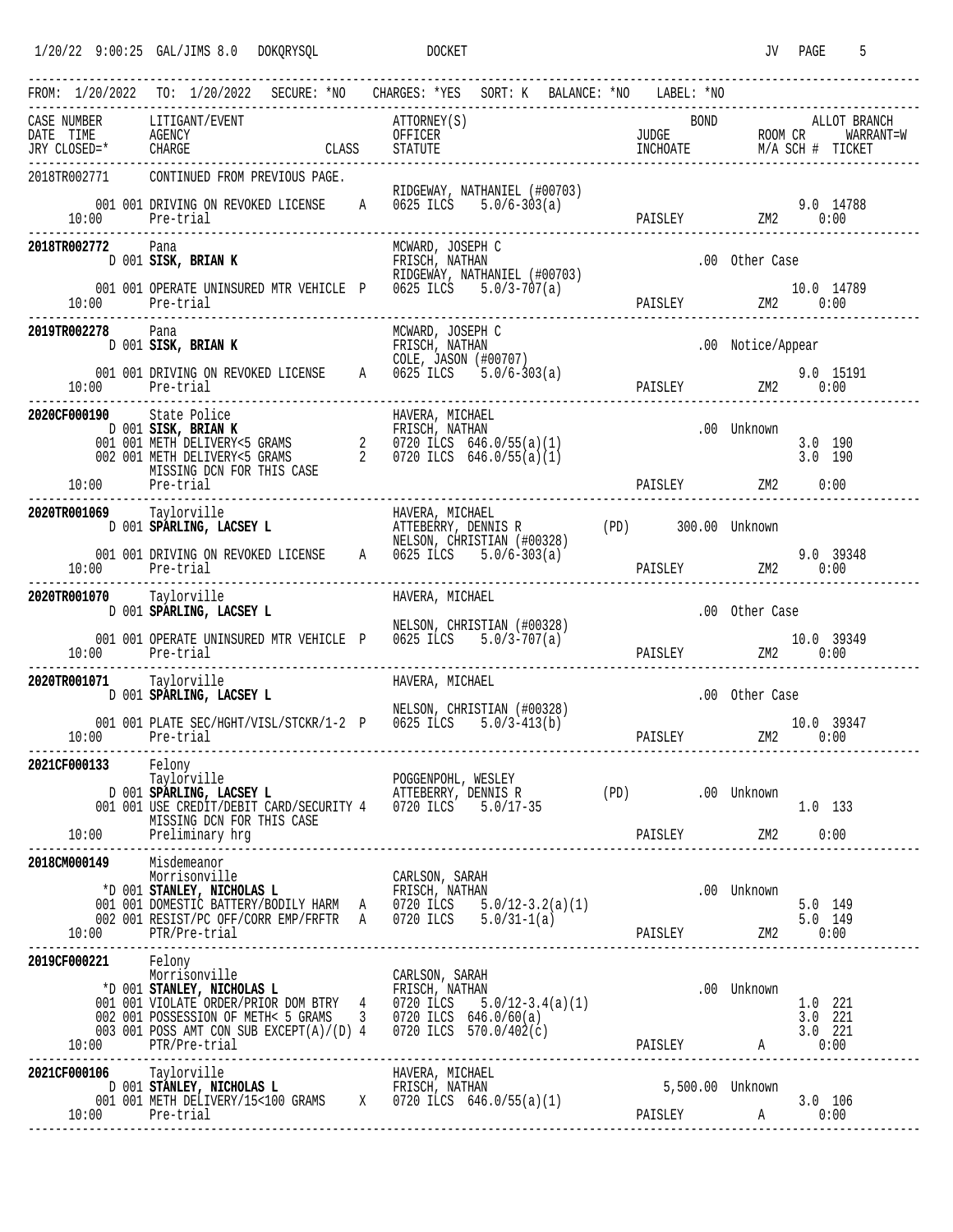1/20/22 9:00:25 GAL/JIMS 8.0 DOKQRYSQL DOCKET DOCKET JV PAGE 6

|                                             | SECURE: *NO<br>FROM: 1/20/2022 TO: 1/20/2022                                                                                                                                                                                                                                                                                                                                                                                                                                                      | CHARGES: *YES<br>SORT: K<br>BALANCE: *NO                                                                                                   |  | LABEL: *NO                                                                                                                                                                                                                                                                                             |                   |                |
|---------------------------------------------|---------------------------------------------------------------------------------------------------------------------------------------------------------------------------------------------------------------------------------------------------------------------------------------------------------------------------------------------------------------------------------------------------------------------------------------------------------------------------------------------------|--------------------------------------------------------------------------------------------------------------------------------------------|--|--------------------------------------------------------------------------------------------------------------------------------------------------------------------------------------------------------------------------------------------------------------------------------------------------------|-------------------|----------------|
|                                             | $\begin{tabular}{lllllll} \multicolumn{2}{c}{\textbf{C.A.D.}} & $\multicolumn{2}{c}{\textbf{NUMBER}} & $\multicolumn{2}{c}{\textbf{LITIGANT/EVENT}}\\ \multicolumn{2}{c}{\textbf{DATE}} & $\textbf{TIME}$ & $\textbf{AGENCY}} & $\textbf{EVENT}\\ \textbf{JRY CLOSED}=\text{*} & $\textbf{GERAGE}$ & $\textbf{CHARGE}$\\ \multicolumn{2}{c}{\textbf{PATE}} & $\textbf{PATE} & $\textbf{PATE} & $\textbf{PATE} \\ \multicolumn{2}{c}{\textbf{PATE}} & $\textbf{PATE} & $\textbf{PATE} & $\textbf{$ | ATTORNEY(S)                                                                                                                                |  | BOND                                                                                                                                                                                                                                                                                                   |                   | ALLOT BRANCH   |
| 2019CF000056<br>10:00                       | PTR/Pre-trial                                                                                                                                                                                                                                                                                                                                                                                                                                                                                     | ------------------------------                                                                                                             |  | PAISLEY 2M2 0:00                                                                                                                                                                                                                                                                                       |                   | A<br>$3.0\ 56$ |
| 2020TR001021 Taylorville                    |                                                                                                                                                                                                                                                                                                                                                                                                                                                                                                   | <b>21</b> Taylorville <b>MANDA M</b> HAVERA, MICHAEL (PD) 150.00 None<br>D 001 <b>VAN OSTRAN, AMANDA M</b> RRANDT, EDWARD (PD) 150.00 None |  |                                                                                                                                                                                                                                                                                                        |                   | Α              |
|                                             | 001 001 DRIVING ON SUSPENDED LICENSE A 0625 ILCS $5.0/6-303(a)$<br>10:00 Pre-trial                                                                                                                                                                                                                                                                                                                                                                                                                |                                                                                                                                            |  | PAISLEY ZM2 0:00                                                                                                                                                                                                                                                                                       |                   | 9.0 39345      |
| 2020TR001186 Taylorville                    | D 001 VAN OSTRAN, AMANDA M                                                                                                                                                                                                                                                                                                                                                                                                                                                                        | HAVERA, MICHAEL                                                                                                                            |  |                                                                                                                                                                                                                                                                                                        |                   | .00 None<br>A  |
| 10:00                                       | 001 001 OPERATE UNINSURED MTR VEHICLE P 0625 ILCS 5.0/3-707(a)<br>Pre-trial                                                                                                                                                                                                                                                                                                                                                                                                                       | NELSON, CHRISTIAN (#00328)                                                                                                                 |  | 10.0 39737<br>PAISLEY 2M2 0:00                                                                                                                                                                                                                                                                         |                   |                |
|                                             | 2021DT000035 Driving Under the Influence<br>County Traffic<br>D 001 <b>HADLEY, JOSEPH R</b> RAHAR, JARRED J<br>O'RETEN STEVEN                                                                                                                                                                                                                                                                                                                                                                     | O'BRIEN, STEVEN (#00117)                                                                                                                   |  |                                                                                                                                                                                                                                                                                                        | .00 Notice/Appear |                |
|                                             | 11:00 Pre-trial<br>------------------------                                                                                                                                                                                                                                                                                                                                                                                                                                                       | 001 001 DRVG UNDER INFLU OF ALCOHOL A 0625 ILCS $5.0/11-501(a)(2)$                                                                         |  | $DELONG \qquad \qquad ZM1 \qquad \qquad 0:00$                                                                                                                                                                                                                                                          |                   | 6.0 36104      |
| 2021TR001105 County Traffic                 | D 001 HADLEY, JOSEPH R                                                                                                                                                                                                                                                                                                                                                                                                                                                                            | HAVERA, MICHAEL<br>RAHAR, JARRED J<br>רבי ייידים                                                                                           |  |                                                                                                                                                                                                                                                                                                        | .00 Notice/Appear |                |
|                                             | 001 001 STOP/STAND/PARK/NON-BUS DIST P 0625 ILCS 5.0/11-1301<br>11:00 Pre-trial                                                                                                                                                                                                                                                                                                                                                                                                                   | O'BRIEN, STEVEN (#00117)                                                                                                                   |  | DELONG 2M1 0:00                                                                                                                                                                                                                                                                                        |                   | 10.0 36104     |
| 2021TR001106 County Traffic                 | D 001 HADLEY, JOSEPH R                                                                                                                                                                                                                                                                                                                                                                                                                                                                            | HAVERA, MICHAEL<br>RAHAR, JARRED J                                                                                                         |  |                                                                                                                                                                                                                                                                                                        | .00 Other Case    |                |
|                                             | 001 001 TRANSP/CARRY ALC LIQ/DRIVER P 0625 ILCS 5.0/11-502(a)<br>$11:00$ Pre-trial                                                                                                                                                                                                                                                                                                                                                                                                                | O'BRIEN, STEVEN (#00117)                                                                                                                   |  | DELONG ZM1 0:00                                                                                                                                                                                                                                                                                        |                   | 10.0 36105     |
| 2020CF000155 Felony<br>Taylorville<br>11:00 | Pre-trial                                                                                                                                                                                                                                                                                                                                                                                                                                                                                         |                                                                                                                                            |  | $\begin{tabular}{ccccc} DELONG & \multicolumn{2}{c }{\textbf{D}} & \multicolumn{2}{c }{\textbf{3.0}} & \multicolumn{2}{c }{\textbf{155}}\\ & \multicolumn{2}{c }{\textbf{0:00}} & \multicolumn{2}{c }{\textbf{5}} & \multicolumn{2}{c }{\textbf{6}} & \multicolumn{2}{c }{\textbf{7}}\\ \end{tabular}$ |                   |                |
| 2016DT000002                                | County Traffic<br>*D 001 FAHL, JACOB G                                                                                                                                                                                                                                                                                                                                                                                                                                                            | HAVERA, MICHAEL<br>CALVERT, AARON                                                                                                          |  | 500.00 None                                                                                                                                                                                                                                                                                            |                   |                |
|                                             |                                                                                                                                                                                                                                                                                                                                                                                                                                                                                                   | O'BRIEN, STEVEN (#00117)<br>001 001 DRVG UNDER INFLU OF ALCOHOL A 0625 ILCS $5.0/11-501(a)(2)$                                             |  |                                                                                                                                                                                                                                                                                                        |                   |                |
|                                             | 2019DT000025 Taylorville<br>D 001 FAHL, JACOB G                                                                                                                                                                                                                                                                                                                                                                                                                                                   | HAVERA, MICHAEL<br>CALVERT, AARON<br>DICKEY, CHASE_(#00323)                                                                                |  | 100.00 License                                                                                                                                                                                                                                                                                         |                   |                |
|                                             | 1:15 Pre-trial                                                                                                                                                                                                                                                                                                                                                                                                                                                                                    | 001 001 DRVG UNDER INFLU OF ALCOHOL A $0625$ ILCS $5.0/11-501(a)(2)$                                                                       |  |                                                                                                                                                                                                                                                                                                        |                   |                |
| 2019TR001360 Taylorville                    | D 001 FAHL, JACOB G                                                                                                                                                                                                                                                                                                                                                                                                                                                                               | HAVERA, MICHAEL<br>CALVERT, AARON<br>DICKEY, CHASE (#00323)<br>COSE TICS – 5 0/3-707(a                                                     |  |                                                                                                                                                                                                                                                                                                        | .00 Unknown       |                |
|                                             | 001 001 OPERATE UNINSURED MTR VEHICLE $P$ 0625 ILCS 5.0/3-707(a)                                                                                                                                                                                                                                                                                                                                                                                                                                  |                                                                                                                                            |  |                                                                                                                                                                                                                                                                                                        |                   |                |
| 2019TR001361 Taylorville                    | $\mathbb G$<br>D 001 FAHL, JACOB G                                                                                                                                                                                                                                                                                                                                                                                                                                                                | HAVERA, MICHAEL<br>CALVERT, AARON<br>DICKEY, CHASE (#00323)                                                                                |  |                                                                                                                                                                                                                                                                                                        | .00 Unknown       |                |
|                                             | 001 001 IMPROPER TRAFFIC LANE USAGE P 0625 ILCS 5.0/11-709(a)<br>1:15 Pre-trial                                                                                                                                                                                                                                                                                                                                                                                                                   |                                                                                                                                            |  | PAISLEY ZM2 0:00                                                                                                                                                                                                                                                                                       |                   | 10.0 37650     |
|                                             | 2019TR001766 County Traffic<br>D 001 FAHL, JACOB G                                                                                                                                                                                                                                                                                                                                                                                                                                                | HAVERA, MICHAEL<br>CALVERT, AARON<br>DEAL, PHIL (#01115)                                                                                   |  |                                                                                                                                                                                                                                                                                                        | .00 Notice/Appear |                |